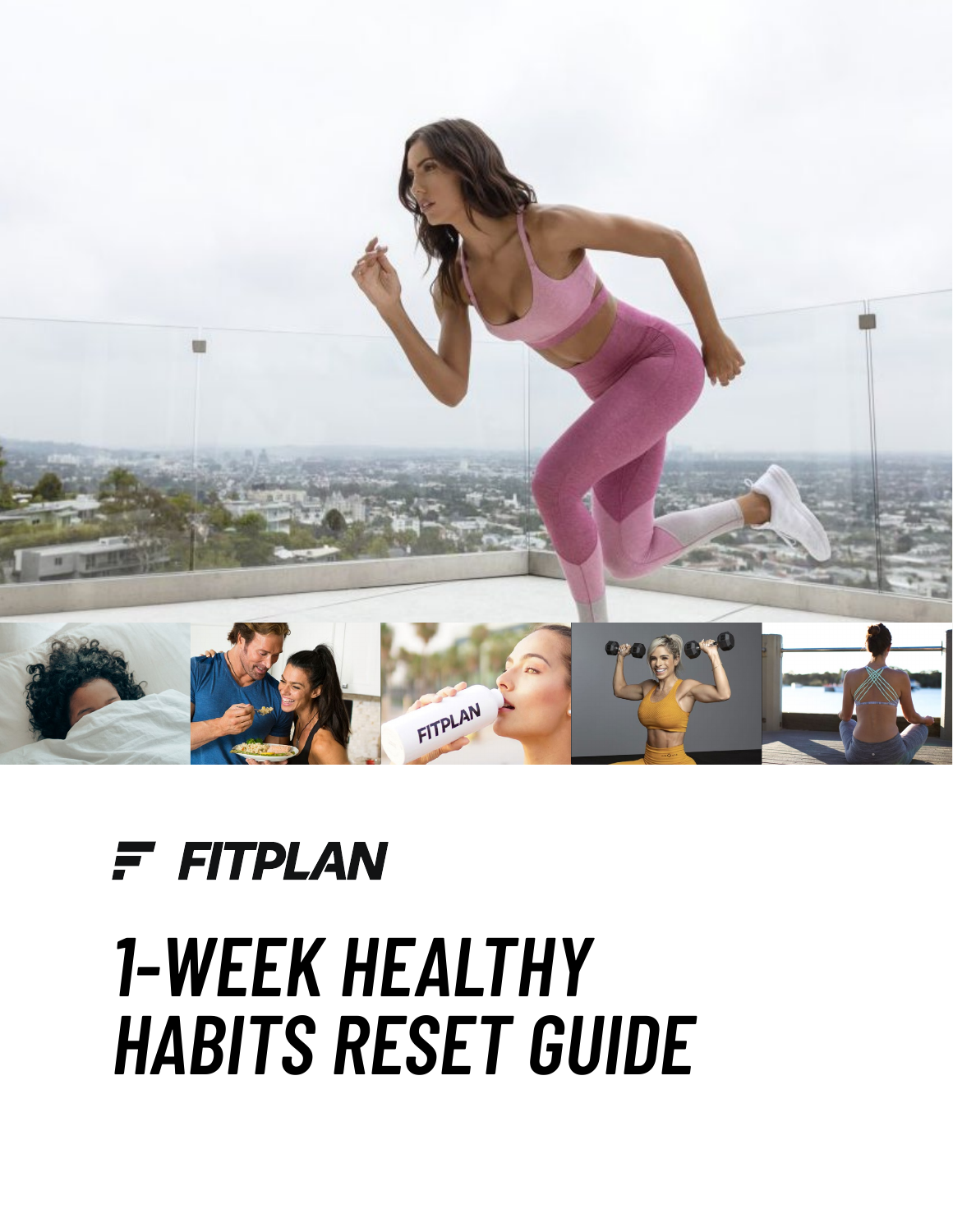### *ARE YOU READY TO DITCH YOUR BAD HABITS AND TAKE CONTROL OF YOUR HEALTH AND FITNESS?*

Reset your body, build healthy habits and develop a lifestyle that helps you look, feel and move better with this 1-week guide. By following each step every day, you will show your body the love it deserves and establish a healthy routine for sleep, hydration, nutrition, mindfulness, and movement.

#### *It's you vs you. Let's go!*

#### **The Daily Standards**

For each day, there are a set of daily standards to follow consistently throughout the entire week. The daily standards are actions that have been designed to help you build good habits every day, and habits that stick.

*We expand more on each of the daily standards in subsequent pages, so use the below as your overarching cheat sheet!* 

#### SI FFP

- Sleep 7 to 8 hours per night
- Focus on maintaining consistent bedtime and wake-up times throughout the week including weekends (use alarms and sleep trackers)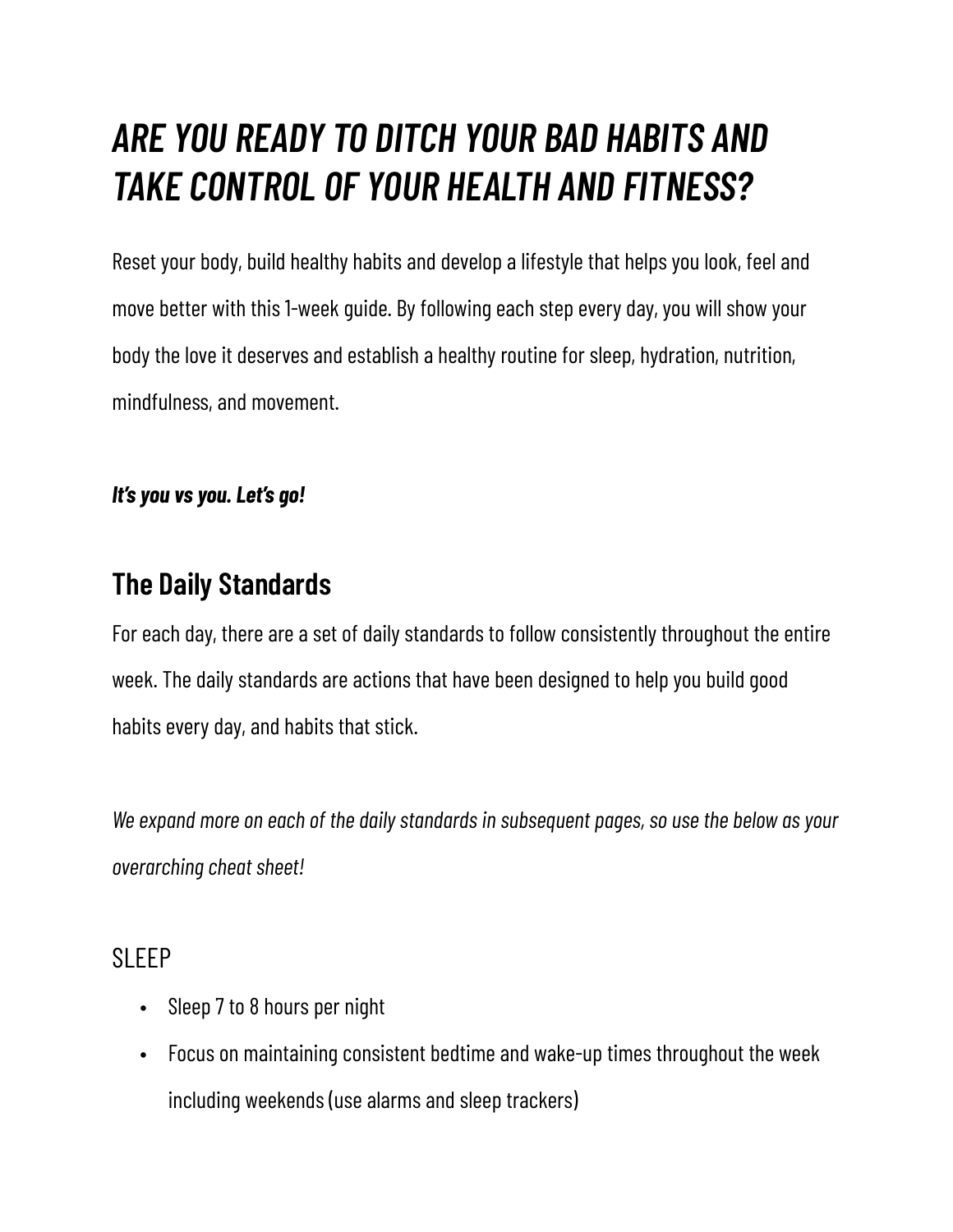#### NUTRITION

- Use the [Calorie Calculator](https://www.healthline.com/nutrition/how-many-calories-per-day) from Healthline to determine your optimal caloric intake
- Track all calories (using [MyFitnessPal\)](https://www.myfitnesspal.com/) to get a full understanding of nutritional habits
- Adjust your calories to meet the deficit you calculated above
- **• Tip:** You can find a library of delicious and healthy recipes made for everyone and every diet, within the **[Fitplan app](https://fitplan.app.link/TSjIlQP4hob)**

#### **HYDRATION**

- Drink 48oz to 64oz of water per day
- **• Tip:** Drink 12oz of water immediately after waking up and before, or during, each meal (you can add lemon and Himalayan sea salt for a [boost to your morning drink!](https://thyme-is-honey.com/2020/02/19/10-reasons-drink-warm-lemon-water-with-sea-salt/#:~:text=The%20alkalizing%20effects%20of%20lemon,of%20your%20daily%20vitamin%20c.))

#### EXERCISE

- Start your favorite workout routine
- Exercise for at least 30 minutes per day
- **Tip:** Access hundreds of workouts and programs in the **[Fitplan app](https://fitplan.app.link/TSjIlQP4hob)**

#### MINDFULNESS

- Find 5 to 10 minutes of meditation, breathing, or gratitude each day
- **• Tip:** Engaging in mindfulness first thing in the morning, or before bed, will help to keep the routine consistent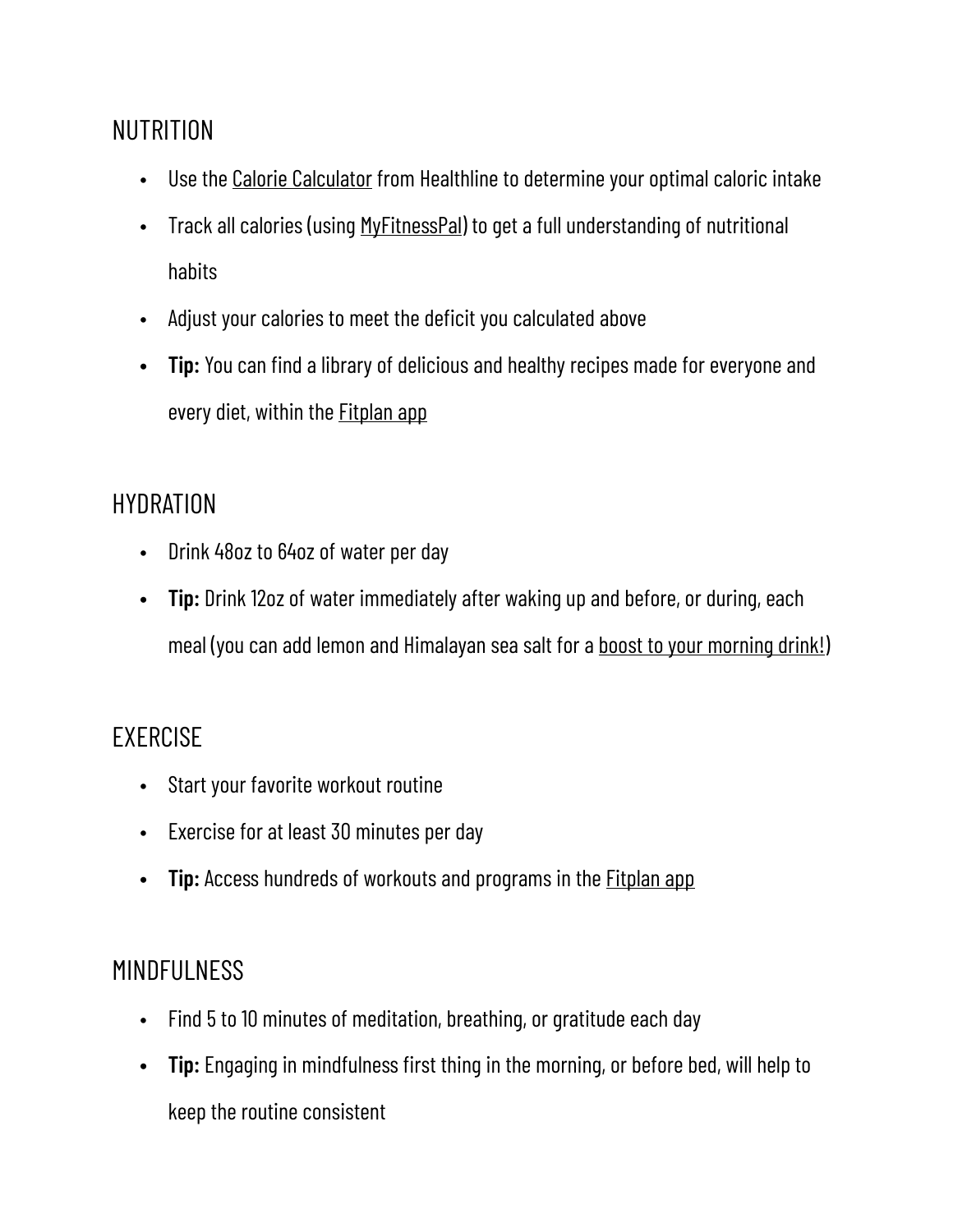## *Sleep*

How many hours of sleep are you getting each night? According to the Center for Disease Control, 35% of adults don't get enough sleep. Although the ideal amount of sleep varies, [research](https://pubmed.ncbi.nlm.nih.gov/29073412/) shows that most adults need between seven to eight hours each night.

Getting an adequate amount of sleep can lead to a variety of positive health benefits including: reduced risk of developing chronic conditions such as diabetes and heart diseases, healthy weight maintenance, reduced stress, and increased energy, focus, and alertness throughout the day.

- Humans are creatures of habit. Stick to consistent bedtime and wake-up times on both weekdays and on weekends to keep your internal clock accurate
- Developing a nightly routine is just as important as it is in the morning. Set an alarm 30-60 minutes before your optimal bedtime to wrap up your day, wind down, and set yourself up for success tomorrow.
- Limit your usage of blue light emitting devices before bed
- Close the shades for complete darkness
- Avoid drinking caffeine after 3pm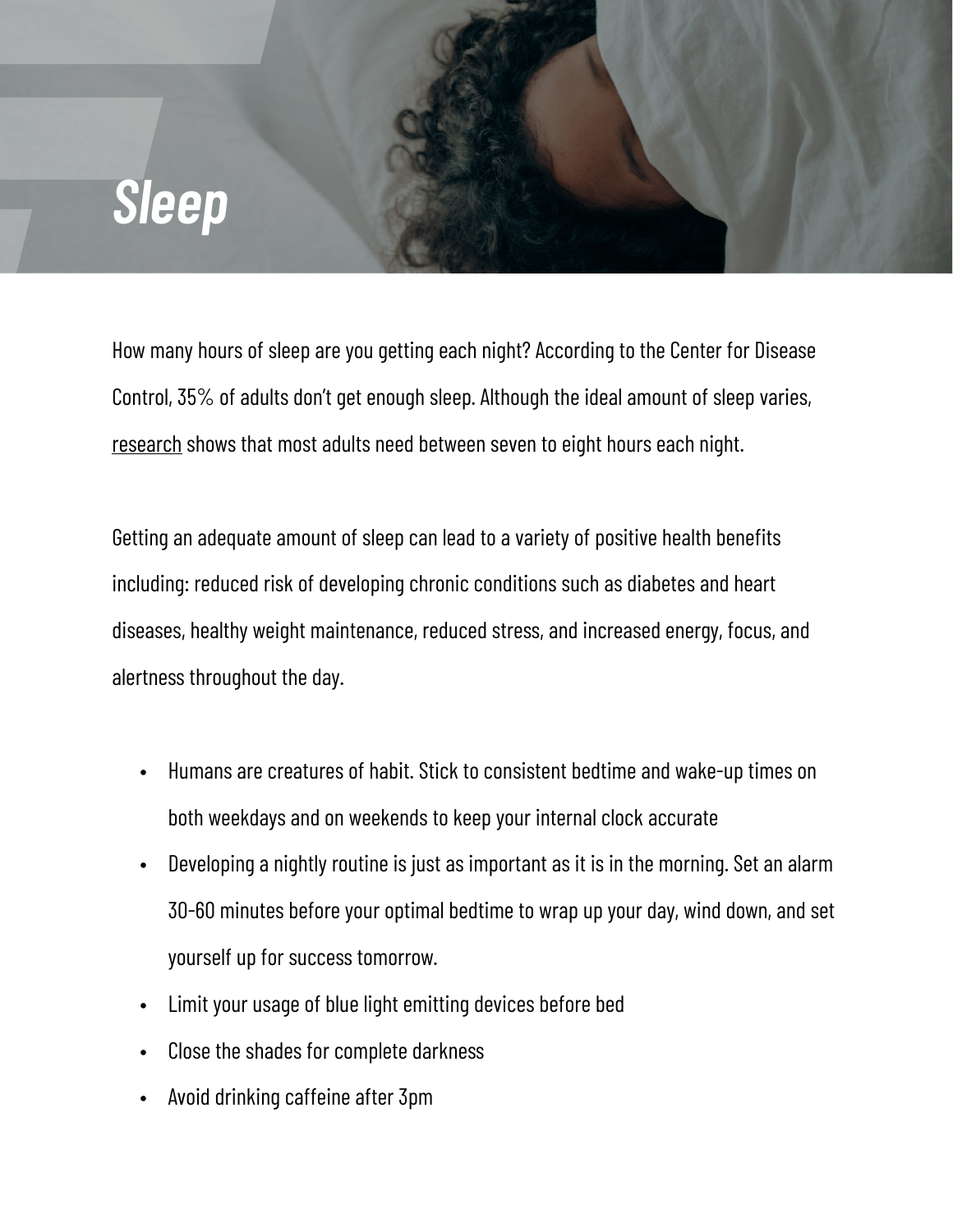## *Nutrition*

Calorie and nutrient tracking is beneficial to everyone, no matter what your particular health goals might be. Staying informed on your intake will help you analyze your nutrition while naturally gravitating you toward healthier options.

- Using your caloric calculations, strive to keep your intake below the suggested levels (be sure to consume enough protein to avoid losing strength)
- According to [Harvard Health](https://www.health.harvard.edu/blog/how-much-protein-do-you-need-every-day-201506188096), the daily recommended amount of protein that you should be consuming to avoid a protein deficiency is 0.8 grams for each kilogram of body weight.
- Here's what a healthy day of eating could look like in the Fitplan app:

**Breakfast:** Breakfast Bowl

**Lunch:** Cajun Shrimp Lunch

**Snack:** Nutter Butter Snack

**Dinner:** Sirloin Steak and Veggie Stir-Fry with Cashews

Find these and other healthy recipes in the **[Fitplan app](https://fitplan.app.link/TSjIlQP4hob)**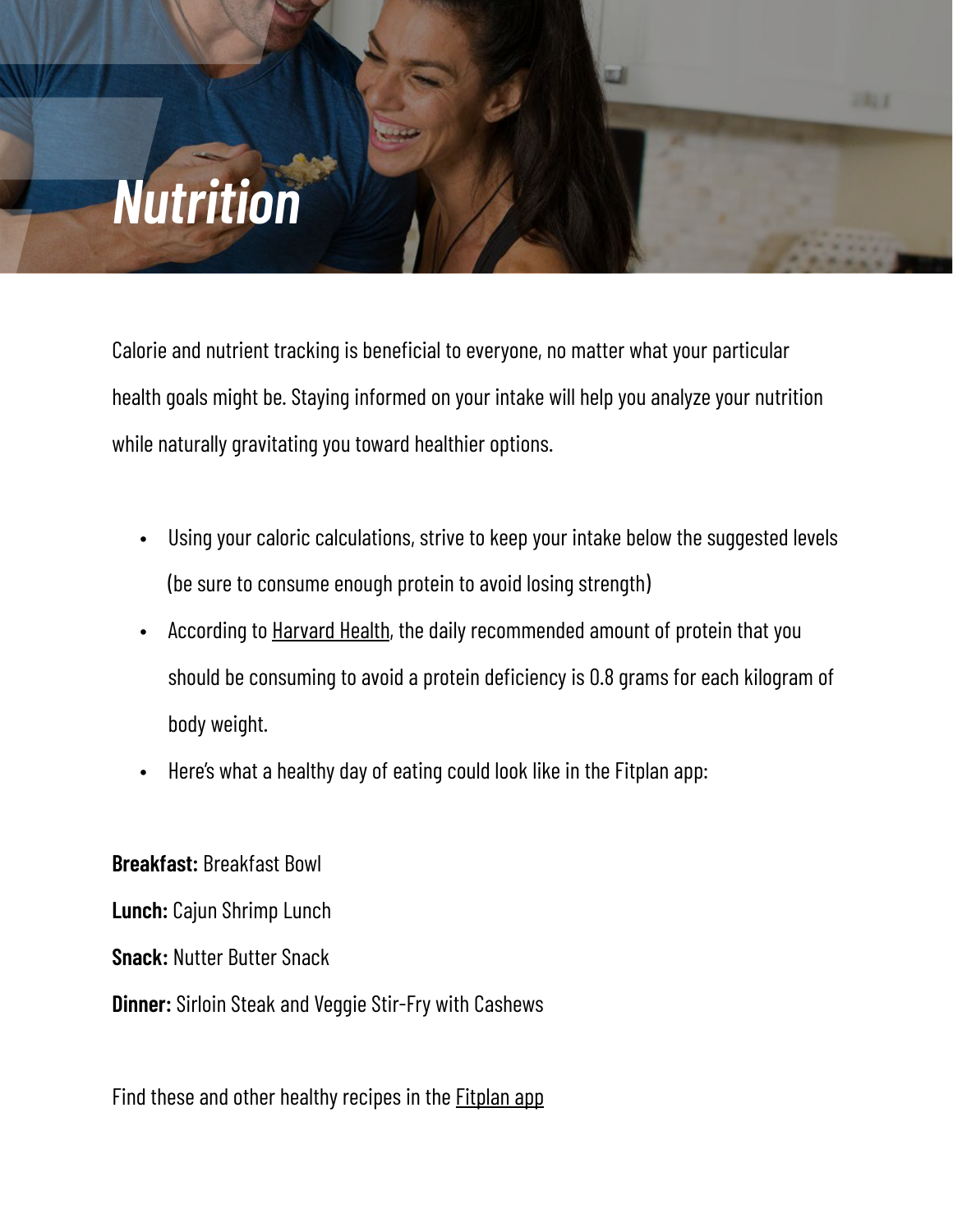# *Hydration*

Instead of drinking coffee or tea first thing each morning, start each day with a nice 12oz glass of lemon infused water. [Research](https://pubmed.ncbi.nlm.nih.gov/17921406/) shows that consuming adequate amounts of vitamin C on a daily basis can result in fewer wrinkles and more youthful looking skin. Vitamin C is an antioxidant nutrient that helps with collagen production. Collagen is a protein that helps your skin cells repair themselves naturally, resulting in smoother, firmer skin.

This hydrating beverage aids in weight loss, improves skin, and boosts the immune system, plus it is a great way to shock your body into the day.

- Add flavor to your water with lemon, fresh fruits, or a splash of fruit juice
- Drink lemon water before bed or in the morning
- Try [supplementing coconut water](https://health.clevelandclinic.org/the-health-benefits-of-coconut-water/) for added benefits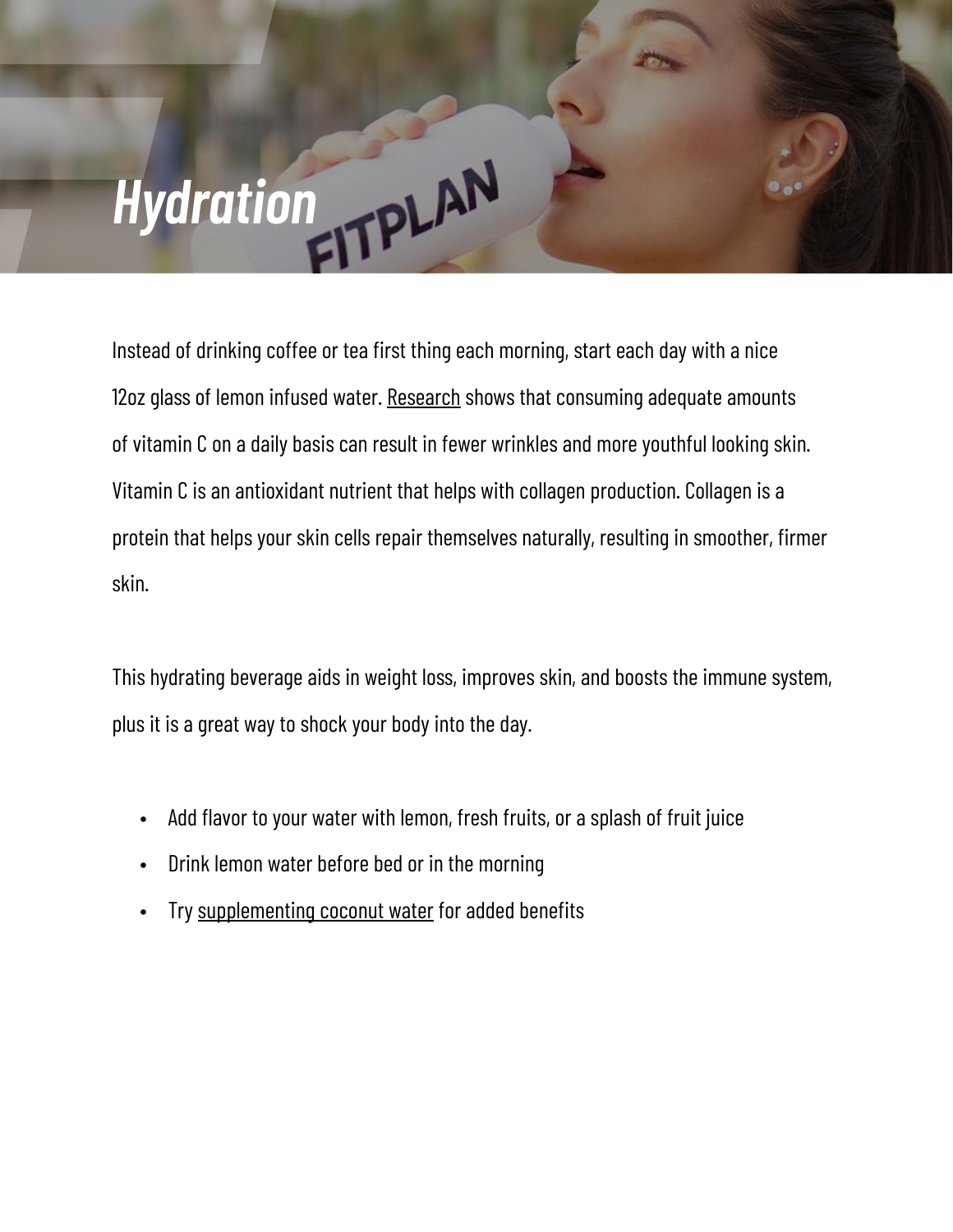## *Exercise*

Exercising 30 minutes per day is proven to [increase energy levels](https://www.mayoclinic.org/healthy-lifestyle/fitness/in-depth/exercise/art-20048389), promote fat loss, and can even add a spark to your sex life! Using a structured program will increase these benefits and help you meet your health and fitness goals.

#### **Here's a curated list of workouts to help you help you stay active:**

- **[LOWER BODY WITH KYLA RITCHIE](https://fitplan.app.link/nLWeOzanoob)**
- [UPPER BODY GYM WITH MICHELLE LEWIN](https://fitplan.app.link/A2TWLLznoob)
- [ULTIMATE BOOTY WITH JEN SELTER](https://fitplan.app.link/olj5nLFnoob)
- [SUPERHERO SHOULDERS WITH MIKE O'HEARN](https://fitplan.app.link/Z1nPUOPnoob)
- **[LEGS AND ABS WITH JEFF SEID](https://fitplan.app.link/T0cYykWnoob)**
- [FULL BODY WARM UP WITH DASHA](https://fitplan.app.link/xZipMNVmoob)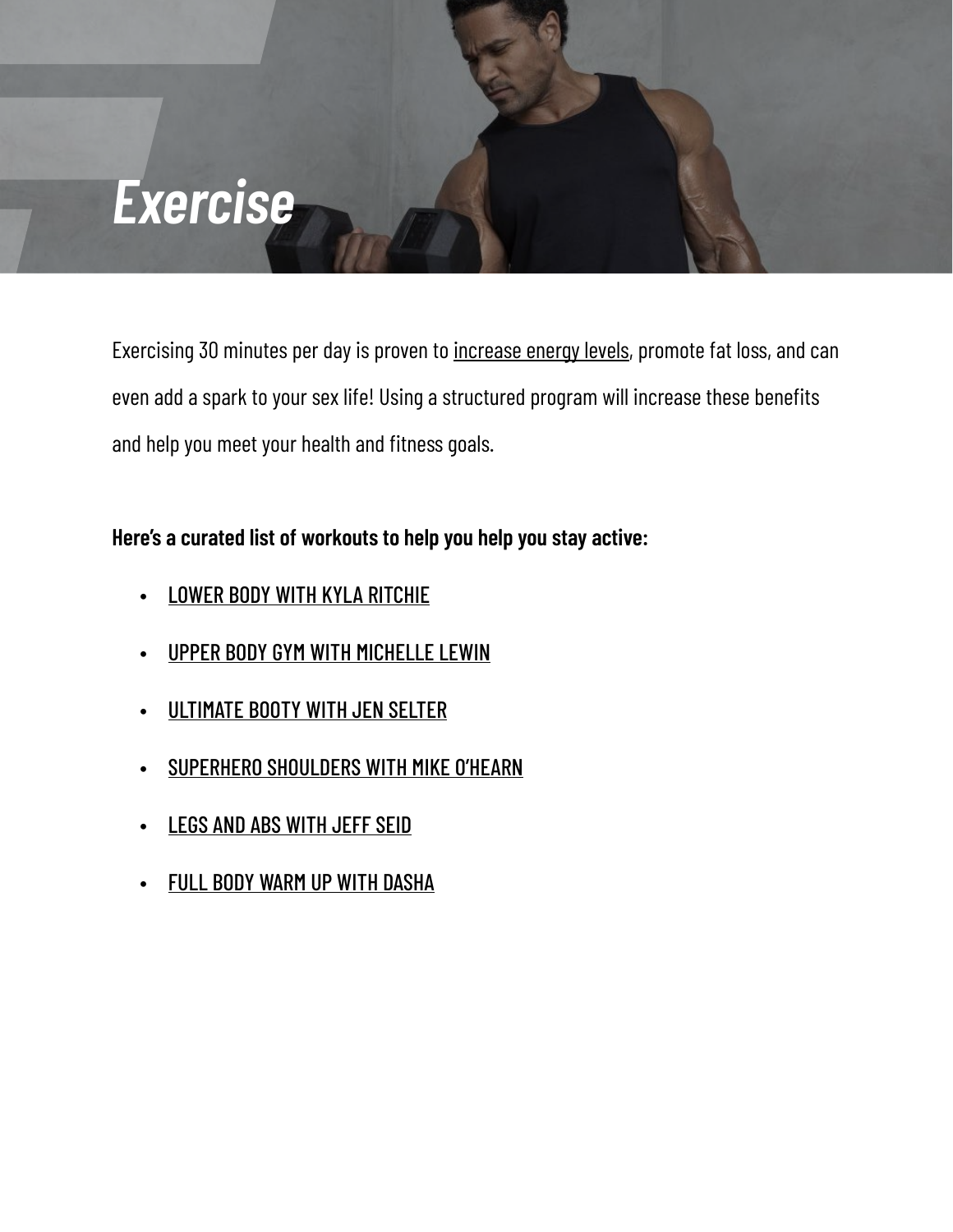## *Mindfulness*

"Mindfulness helps train the prefrontal cortex, the part of the brain that creates a calm and alert state of mind, which helps us stay focused, avoid distraction and perform at our best," [say Dr. Kirstin Race,](https://dailyburn.com/life/fitness/mindfulness-techniques-athletes/#:~:text=Race%2C%20%E2%80%9CMindfulness%20helps%20train%20the,to%20notice%20our%20thoughts%20and) Ph.D. and founder of Mindful Life and author of Mindful Parenting.

- Meditate while you move. If you don't have time to add five minutes of still meditation before your workout, you can practice active meditation during your warmup.
- Approach the end of your workout with gratitude for your strength, focus and everything your mind and body accomplished that session.
- Try a breathwork routine from our partners at [XPT.](https://www.xptlife.com/)